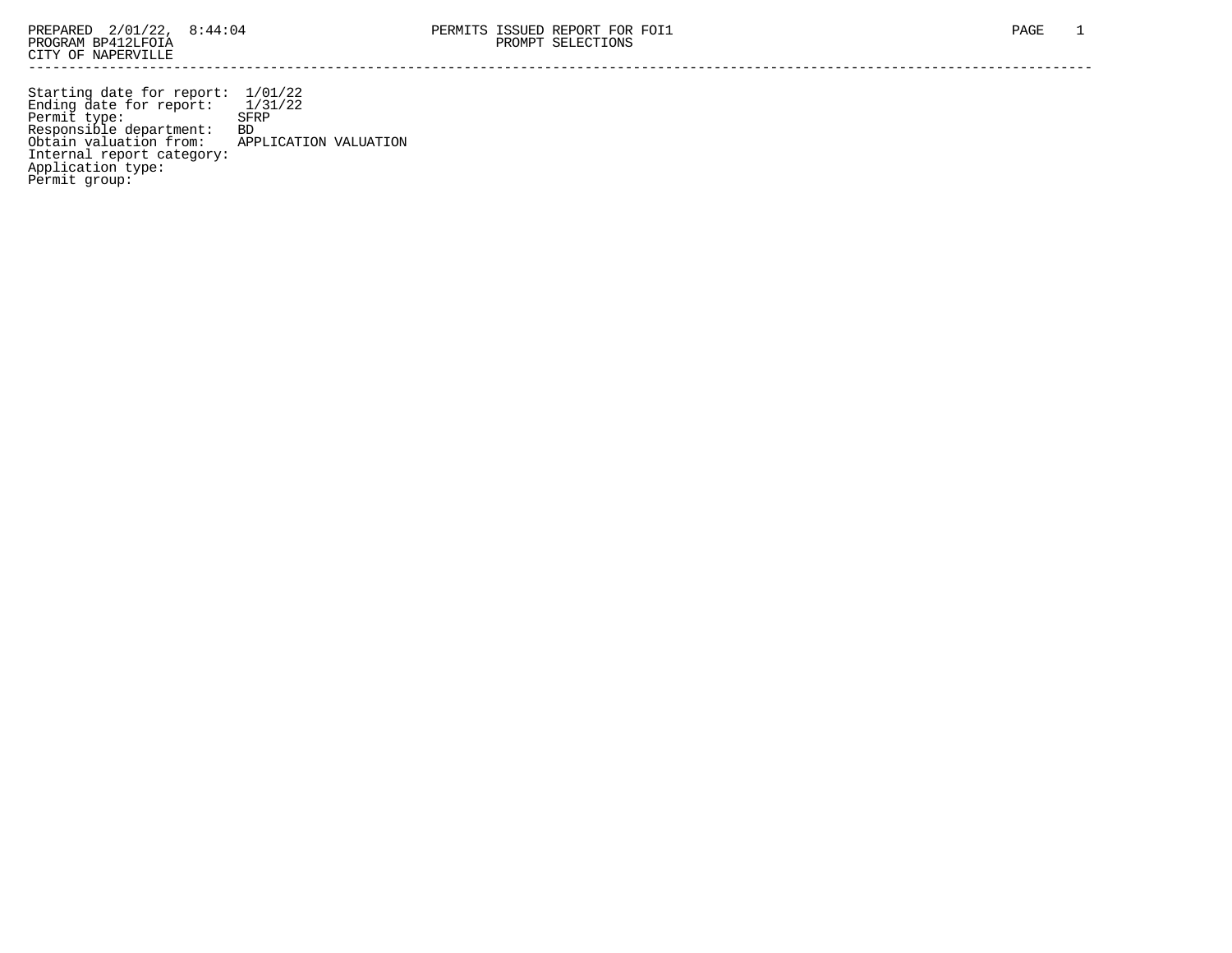#### PREPARED 2/01/22, 8:44:04 PERMITS ISSUED REPORT PAGE 1 PROGRAM BP412LFOI1 1/01/22 THRU 1/31/22 CITY OF NAPERVILLE **Example 20** CITY OF NAPERVILLE CITY OF NAPERVILLE<br>
PERMIT TYPE - SFRP SINGLE FAMILY RESIDENCE PERMIT<br>
PERMIT TYPE - SFRP SINGLE FAMILY RESIDENCE PERMIT OBTAINED VALUATION FROM APPLICATION VALUATION

| APPLICATION APPLICATION TYPE AND DESCRIPTION<br>DATE<br>VALUATION                                                                                       | Parcel Number<br>Alternate ID Code    | PROPERTY OWNER/<br>CONTRACTOR                                                                   |
|---------------------------------------------------------------------------------------------------------------------------------------------------------|---------------------------------------|-------------------------------------------------------------------------------------------------|
| 21-00004333 SFR SINGLE FAMILY RESIDENCE                                                                                                                 | 424 HIGHLAND AV                       |                                                                                                 |
| ---------- 9/16/21 \$1000000 \$1000000 D-08183310030000N429 -85 ALPINE RIDGE BUILDERS LLC<br>Contractor #: 630-538-5108<br>Contractor #: 630-538-5108   |                                       |                                                                                                 |
| STRUCTURE - 000 000 SFR<br>PERMIT TYPE - SFRP 00 SINGLE FAMILY RESIDENCE PERMIT 1/14/22<br>------------                                                 | ISSUE DATE SUBCONTRACTOR(S)           |                                                                                                 |
| 21-00005318 SFR SINGLE FAMILY RESIDENCE                                                                                                                 | 740 S SLEIGHT ST                      |                                                                                                 |
|                                                                                                                                                         |                                       |                                                                                                 |
| STRUCTURE - 000 000 SFR                                                                                                                                 |                                       |                                                                                                 |
| 21-00005524 SFR SINGLE FAMILY RESIDENCE                                                                                                                 | 2835 LANCELOT LN                      |                                                                                                 |
| ----------- 12/06/21 \$195000<br>Contractor #: 817-875-7057                                                                                             | W-01103070110000N1842-229 PULTE GROUP |                                                                                                 |
| RUCTURE – 000 000 SFR<br>PERMIT TYPE – SFRP 00 SINGLE FAMILY RESIDENCE PERMIT 1/06/22 – RABY ROOFING<br>STRUCTURE - 000 000 SFR                         |                                       | SUPERIOR ELECTRICAL TECHNOLOGI<br>S3 PLUMBING<br>HOLIDAY SEWER & WATER/WAUCONDA                 |
| 21-00005525 SFR SINGLE FAMILY RESIDENCE                                                                                                                 | 2804 LANCELOT LN                      |                                                                                                 |
| $\begin{tabular}{ll} \texttt{-----} \texttt{-----} & 12/06/21 & \texttt{\$195000} \\ \texttt{Contractor} & \texttt{#:} & 817-875-7057 \\ \end{tabular}$ | W-01103100110000N1842-229 PULTE GROUP |                                                                                                 |
| STRUCTURE - 000 000 SFR<br>PERMIT TYPE -       SFRP 00 SINGLE FAMILY RESIDENCE PERMIT     1/06/22                                                       | ISSUE DATE SUBCONTRACTOR(S)           | RABY ROOFING<br>SUPERIOR ELECTRICAL TECHNOLOGI<br>S3 PLUMBING<br>HOLIDAY SEWER & WATER/WAUCONDA |
| 21-00005526 SFR SINGLE FAMILY RESIDENCE                                                                                                                 | 2808 LANCELOT LN                      |                                                                                                 |
| $\frac{12}{06/21}$ \$195000<br>Contractor #: 817-875-7057                                                                                               | W-01103100100000N1842-229 PULTE GROUP |                                                                                                 |
| STRUCTURE - 000 000 SFR                                                                                                                                 |                                       | SUBCONTRACTOR(S)<br>RABY ROOFING                                                                |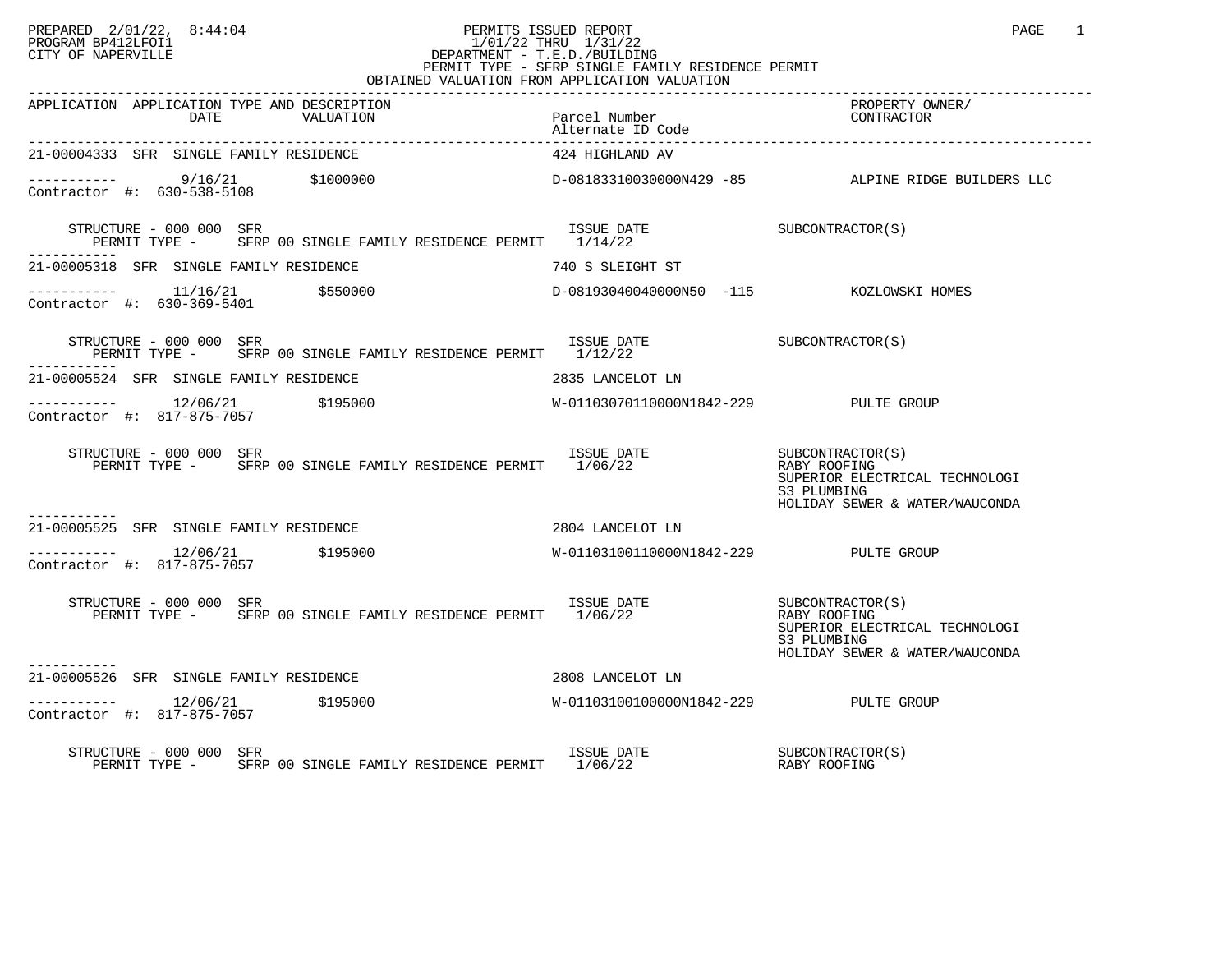# PREPARED 2/01/22, 8:44:04 PERMITS ISSUED REPORT PAGE 2 PROGRAM BP412LFOI1 1/01/22 THRU 1/31/22 CITY OF NAPERVILLE **Example 20** CITY OF NAPERVILLE PERMIT TYPE - SFRP SINGLE FAMILY RESIDENCE PERMIT

 OBTAINED VALUATION FROM APPLICATION VALUATION ------------------------------------------------------------------------------------------------------------------------------------ APPLICATION APPLICATION TYPE AND DESCRIPTION PROPERTY OWNER/ DATE VALUATION Alternate ID Code ------------------------------------------------------------------------------------------------------------------------------------ 21-00005526 (CONTINUED) ----------- SUPERIOR ELECTRICAL TECHNOLOGI<br>S3 PLUMBING S3 PLUMBING HOLIDAY SEWER & WATER/WAUCONDA ----------- 21-00005668 SFR SINGLE FAMILY RESIDENCE 3612 LIME LIGHT DR ----------- 12/20/21 \$195800 W-01103090020000N1839-229 PULTE GROUP Contractor #: 817-875-7057 STRUCTURE - 000 000 SFR ISSUE DATE SUBCONTRACTOR(S) PERMIT TYPE - SFRP 00 SINGLE FAMILY RESIDENCE PERMIT 1/19/22 RABY ROOFING SUPERIOR ELECTRICAL TECHNOLOGI<br>S3 PLUMBING S3 PLUMBING HOLIDAY SEWER & WATER/WAUCONDA ----------- 21-00005669 SFR SINGLE FAMILY RESIDENCE 3616 LIME LIGHT DR ----------- 12/20/21 \$195800 W-01103090030000N1839-229 PULTE GROUP Contractor #: 817-875-7057 STRUCTURE - 000 000 SFR<br>PERMIT TYPE - SFRP 00 SINGLE FAMILY RESIDENCE PERMIT 1/19/22 2 RABY ROOFING PERMIT TYPE - SFRP 00 SINGLE FAMILY RESIDENCE PERMIT 1/19/22 SUPERIOR ELECTRICAL TECHNOLOGI<br>S3 PLUMBING S3 PLUMBING HOLIDAY SEWER & WATER/WAUCONDA ----------- 21-00005686 SFR SINGLE FAMILY RESIDENCE 2823 LANCELOT LN ----------- 12/22/21 \$195800 W-01103070140000N1842-229 PULTE GROUP Contractor #: 817-875-7057 STRUCTURE - 000 000 SFR ISSUE DATE SUBCONTRACTOR(S) PERMIT TYPE - SFRP 00 SINGLE FAMILY RESIDENCE PERMIT 1/19/22 RABY ROOFING SUPERIOR ELECTRICAL TECHNOLOGI<br>S3 PLUMBING S3 PLUMBING HOLIDAY SEWER & WATER/WAUCONDA ----------- 21-00005687 SFR SINGLE FAMILY RESIDENCE 3608 AMBROSIA DR ----------- 12/22/21 \$195800 W-01103140010000N1842-229 PULTE GROUP Contractor #: 817-875-7057 STRUCTURE - 000 000 SFR ISSUE DATE SUBCONTRACTOR(S) PERMIT TYPE - SFRP 00 SINGLE FAMILY RESIDENCE PERMIT 1/19/22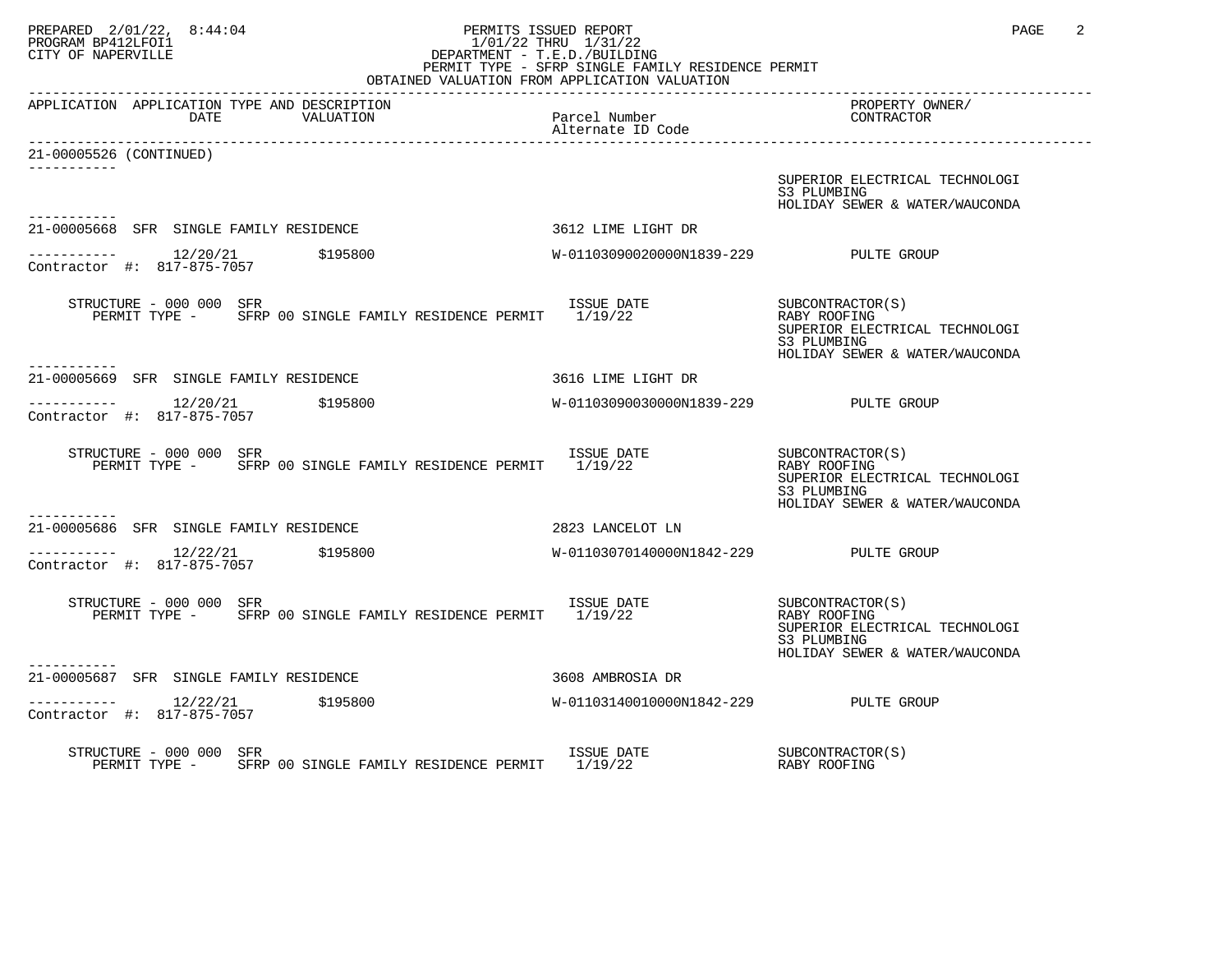# PREPARED 2/01/22, 8:44:04 PERMITS ISSUED REPORT PAGE 3 PROGRAM BP412LFOI1 1/01/22 THRU 1/31/22 CITY OF NAPERVILLE **Example 20** CITY OF NAPERVILLE PERMIT TYPE - SFRP SINGLE FAMILY RESIDENCE PERMIT

 OBTAINED VALUATION FROM APPLICATION VALUATION ------------------------------------------------------------------------------------------------------------------------------------ APPLICATION APPLICATION TYPE AND DESCRIPTION PROPERTY OWNER/ DATE VALUATION Alternate ID Code ------------------------------------------------------------------------------------------------------------------------------------ 21-00005687 (CONTINUED) ----------- SUPERIOR ELECTRICAL TECHNOLOGI<br>S3 PLUMBING S3 PLUMBING HOLIDAY SEWER & WATER/WAUCONDA ----------- 21-00005689 SFR SINGLE FAMILY RESIDENCE 3632 AMBROSIA DR ----------- 12/22/21 \$195800 W-01103140070000N1842-229 PULTE GROUP Contractor #: 817-875-7057 STRUCTURE - 000 000 SFR ISSUE DATE SUBCONTRACTOR(S) PERMIT TYPE - SFRP 00 SINGLE FAMILY RESIDENCE PERMIT 1/25/22 RABY ROOFING SUPERIOR ELECTRICAL TECHNOLOGI<br>S3 PLUMBING S3 PLUMBING HOLIDAY SEWER & WATER/WAUCONDA ----------- 21-00005693 SFR SINGLE FAMILY RESIDENCE 2819 LANCELOT LN ----------- 12/22/21 \$195800 W-01103070150000N1842-229 PULTE GROUP Contractor #: 817-875-7057 STRUCTURE - 000 000 SFR<br>PERMIT TYPE - SFRP 00 SINGLE FAMILY RESIDENCE PERMIT 1/25/22 2 RABY ROOFING PERMIT TYPE - SFRP 00 SINGLE FAMILY RESIDENCE PERMIT 1/25/22 SUPERIOR ELECTRICAL TECHNOLOGI<br>S3 PLUMBING S3 PLUMBING HOLIDAY SEWER & WATER/WAUCONDA ----------- 21-00005699 SFR SINGLE FAMILY RESIDENCE 2563 ACCOLADE AV ----------- 12/22/21 \$195800 W-01103060380000N1841-229 PULTE GROUP Contractor #: 817-875-7057 STRUCTURE - 000 000 SFR ISSUE DATE SUBCONTRACTOR(S) PERMIT TYPE - SFRP 00 SINGLE FAMILY RESIDENCE PERMIT 1/25/22 RABY ROOFING SUPERIOR ELECTRICAL TECHNOLOGI<br>S3 PLUMBING S3 PLUMBING HOLIDAY SEWER & WATER/WAUCONDA ----------- 21-00005724 SFR SINGLE FAMILY RESIDENCE 2816 LANCELOT LN ----------- 12/29/21 \$195800 W-01103100080000N1842-229 PULTE GROUP Contractor #: 817-875-7057 STRUCTURE - 000 000 SFR ISSUE DATE SUBCONTRACTOR(S) PERMIT TYPE - SFRP 00 SINGLE FAMILY RESIDENCE PERMIT 1/26/22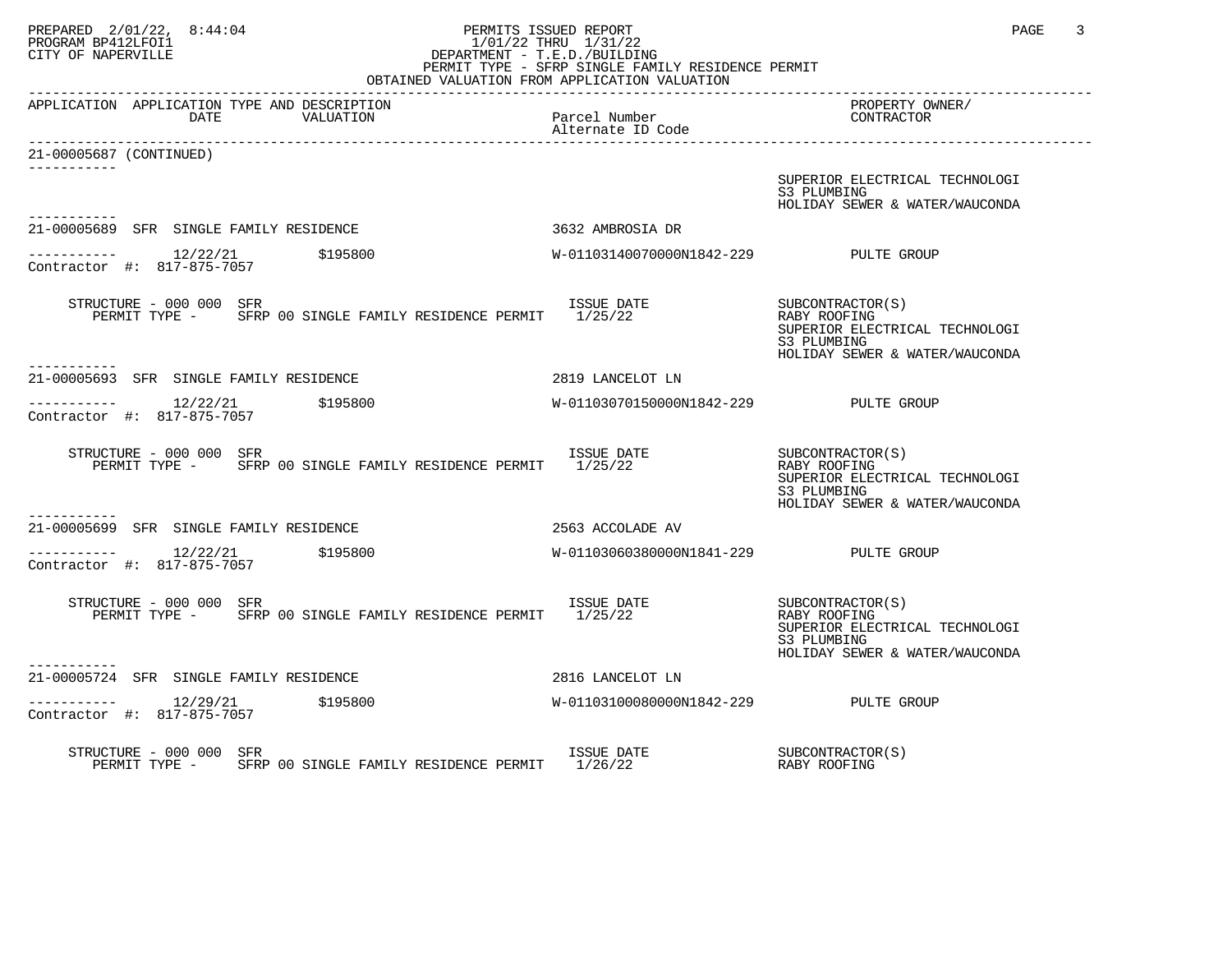# PREPARED 2/01/22, 8:44:04 PERMITS ISSUED REPORT PAGE 4 PROGRAM BP412LFOI1 1/01/22 THRU 1/31/22 CITY OF NAPERVILLE **Example 20** CITY OF NAPERVILLE PERMIT TYPE - SFRP SINGLE FAMILY RESIDENCE PERMIT

 OBTAINED VALUATION FROM APPLICATION VALUATION ------------------------------------------------------------------------------------------------------------------------------------ APPLICATION APPLICATION TYPE AND DESCRIPTION PROPERTY OWNER/ DATE VALUATION Alternate ID Code ------------------------------------------------------------------------------------------------------------------------------------ 21-00005724 (CONTINUED) ----------- SUPERIOR ELECTRICAL TECHNOLOGI<br>S3 PLUMBING S3 PLUMBING HOLIDAY SEWER & WATER/WAUCONDA ----------- 21-00005725 SFR SINGLE FAMILY RESIDENCE 3611 AMBROSIA DR ----------- 12/29/21 \$195800 W-01103130030000N1842-229 PULTE GROUP Contractor #: 817-875-7057 STRUCTURE - 000 000 SFR ISSUE DATE SUBCONTRACTOR(S) PERMIT TYPE - SFRP 00 SINGLE FAMILY RESIDENCE PERMIT 1/26/22 RABY ROOFING SUPERIOR ELECTRICAL TECHNOLOGI<br>S3 PLUMBING S3 PLUMBING HOLIDAY SEWER & WATER/WAUCONDA ----------- 21-00005726 SFR SINGLE FAMILY RESIDENCE 3620 AMBROSIA DR ----------- 12/29/21 \$195800 W-01103140040000N1842-229 PULTE GROUP Contractor #: 817-875-7057 STRUCTURE - 000 000 SFR<br>PERMIT TYPE - SFRP 00 SINGLE FAMILY RESIDENCE PERMIT 1/26/22 2005 RABY ROOFING PERMIT TYPE - SFRP 00 SINGLE FAMILY RESIDENCE PERMIT 1/26/22 SUPERIOR ELECTRICAL TECHNOLOGI<br>S3 PLUMBING S3 PLUMBING HOLIDAY SEWER & WATER/WAUCONDA ----------- 21-00005727 SFR SINGLE FAMILY RESIDENCE 2815 LANCELOT LN ----------- 12/29/21 \$195800 W-01103070160000N1842-229 PULTE GROUP Contractor #: 817-875-7057 STRUCTURE - 000 000 SFR ISSUE DATE SUBCONTRACTOR(S) PERMIT TYPE - SFRP 00 SINGLE FAMILY RESIDENCE PERMIT 1/26/22 RABY ROOFING SUPERIOR ELECTRICAL TECHNOLOGI<br>S3 PLUMBING S3 PLUMBING HOLIDAY SEWER & WATER/WAUCONDA ----------- 21-00005751 SFR SINGLE FAMILY RESIDENCE 2832 LANCELOT LN ----------- 12/30/21 \$195000 W-01103100040000N1842-229 PULTE GROUP Contractor #: 817-875-7057 STRUCTURE - 000 000 SFR<br>PERMIT TYPE - SFRP 00 SINGLE FAMILY RESIDENCE PERMIT 1/25/22 SUBCONTRACTOR(S) PERMIT TYPE - SFRP 00 SINGLE FAMILY RESIDENCE PERMIT 1/25/22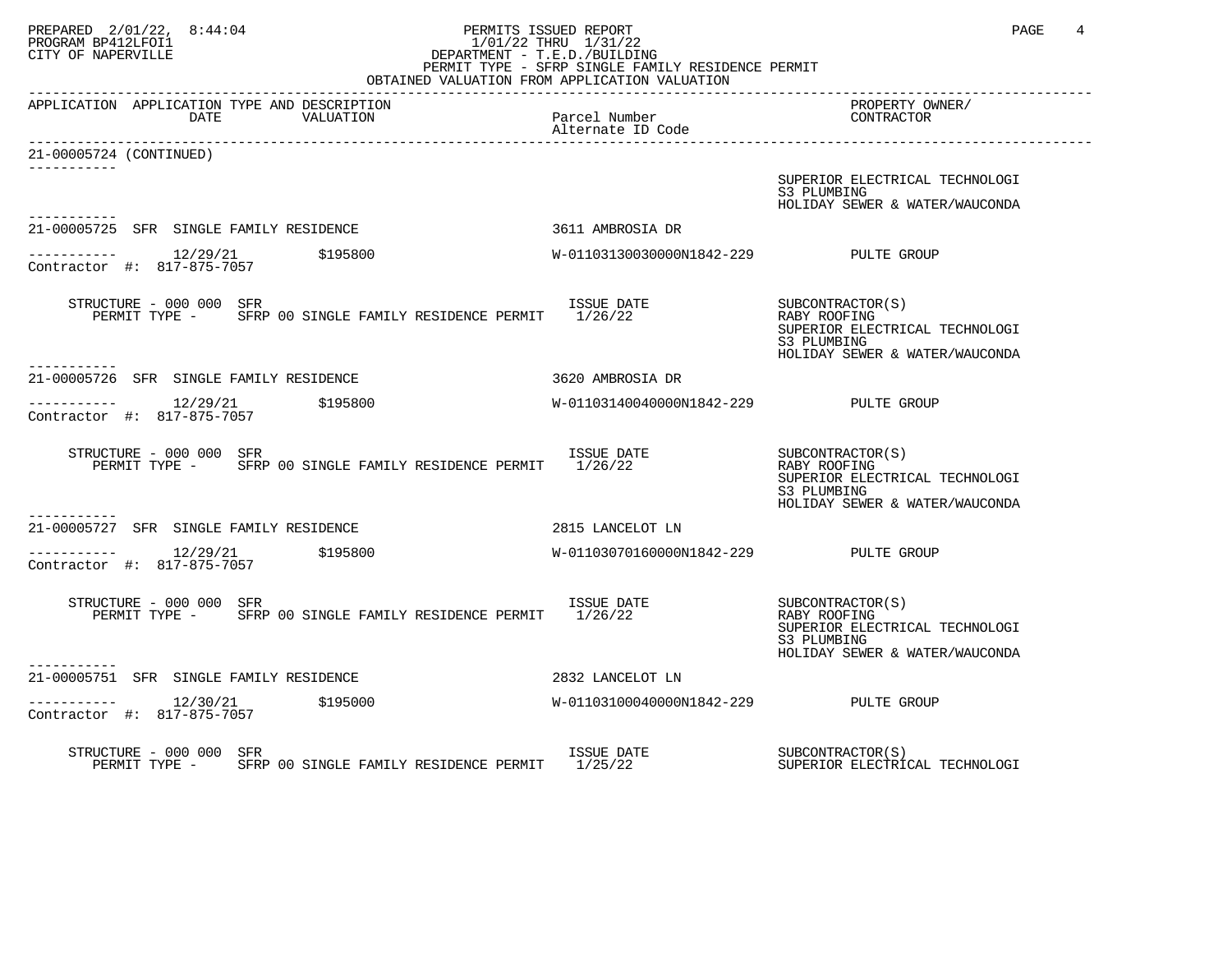# PREPARED 2/01/22, 8:44:04 PERMITS ISSUED REPORT PAGE 5 PROGRAM BP412LFOI1 1/01/22 THRU 1/31/22 CITY OF NAPERVILLE **Example 20** CITY OF NAPERVILLE PERMIT TYPE - SFRP SINGLE FAMILY RESIDENCE PERMIT

 OBTAINED VALUATION FROM APPLICATION VALUATION ------------------------------------------------------------------------------------------------------------------------------------ APPLICATION APPLICATION TYPE AND DESCRIPTION PROPERTY OWNER/ DATE VALUATION Alternate ID Code ------------------------------------------------------------------------------------------------------------------------------------ 21-00005751 (CONTINUED) ----------- RABY ROOFING S3 PLUMBING HOLIDAY SEWER & WATER/WAUCONDA ----------- 21-00005752 SFR SINGLE FAMILY RESIDENCE 3631 GOLD CUP LN ----------- 12/30/21 \$195000 W-01103140300000N1841-229 PULTE GROUP Contractor #: 817-875-7057 STRUCTURE - 000 000 SFR ISSUE DATE SUBCONTRACTOR(S) PERMIT TYPE - SFRP 00 SINGLE FAMILY RESIDENCE PERMIT 1/25/22 SUPERIOR ELECTRICAL TECHNOLOGI RABY ROOFING S3 PLUMBING HOLIDAY SEWER & WATER/WAUCONDA ----------- 21-00005753 SFR SINGLE FAMILY RESIDENCE 3640 AMBROSIA DR ----------- 12/30/21 \$195000 W-01103140090000N1842-229 PULTE GROUP Contractor #: 817-875-7057 STRUCTURE - 000 000 SFR<br>PERMIT TYPE - SFRP 00 SINGLE FAMILY RESIDENCE PERMIT 1/25/22 SUPERIOR ELECTRICAL TECHNOLOGI PERMIT TYPE - SFRP 00 SINGLE FAMILY RESIDENCE PERMIT 1/25/22 SUPERIOR ELECTRICAL TECHNOLOGICAL TECHNOLOGICAL T<br>RABY ROOFING RABY ROOFING S3 PLUMBING HOLIDAY SEWER & WATER/WAUCONDA ----------- 21-00005754 SFR SINGLE FAMILY RESIDENCE 3924 GOLD CUP LN ----------- 12/30/21 \$195000 W-01103110150000N1839-229 PULTE GROUP Contractor #: 817-875-7057 STRUCTURE - 000 000 SFR ISSUE DATE SUBCONTRACTOR(S) PERMIT TYPE - SFRP 00 SINGLE FAMILY RESIDENCE PERMIT 1/25/22 SUPERIOR ELECTRICAL TECHNOLOGI RABY ROOFING S3 PLUMBING HOLIDAY SEWER & WATER/WAUCONDA ----------- 21-00005756 SFR SINGLE FAMILY RESIDENCE 1276 SNAPPER RD ----------- 12/30/21 \$195800 D-05323070180000N1859-13N PULTE GROUP Contractor #: 817-875-7057 STRUCTURE - 000 000 SFR ISSUE DATE SUBCONTRACTOR(S) PERMIT TYPE - SFRP 00 SINGLE FAMILY RESIDENCE PERMIT 1/26/22